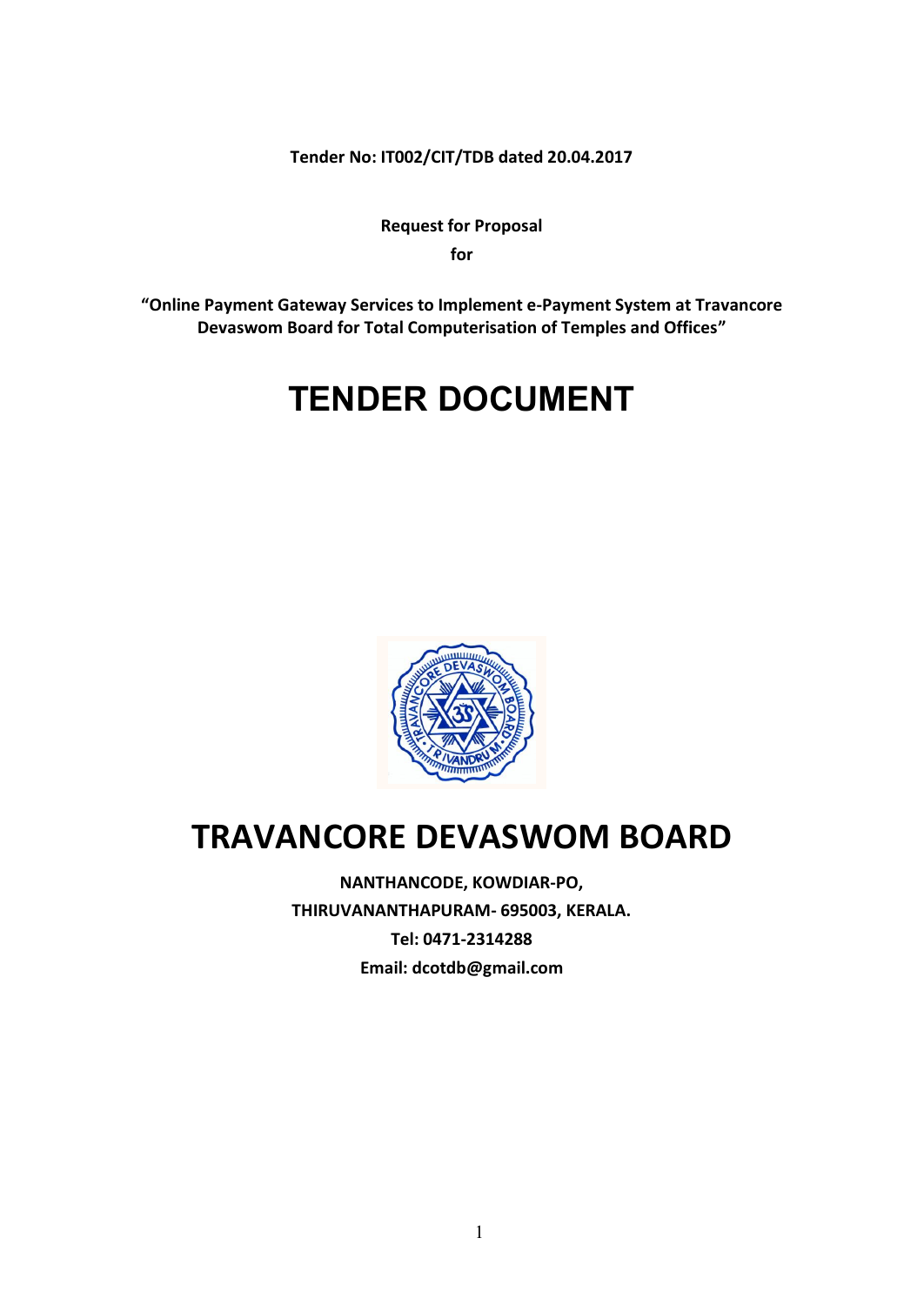## **Table of Contents**

| Sl.No. | Chapters                                      | Page No. |
|--------|-----------------------------------------------|----------|
| 1.     | <b>Document Control Sheet</b>                 | 03       |
| 2.     | Notice inviting tender                        | 04       |
| 3.     | Introduction                                  | 06       |
| 4.     | Scope of work                                 | 07       |
| 5.     | <b>Terms and Conditions</b>                   | 08       |
| 6.     | <b>General Instructions &amp; Information</b> | 09       |
| 7.     | <b>ANNEXURE-I</b>                             | 11       |
| 8.     | <b>ANNEXURE-II</b>                            | 13       |
| 9.     | <b>ANNEXURE - III</b>                         | 14       |
| 10.    | ANNEXURE - V - Letter of Tender               | 15       |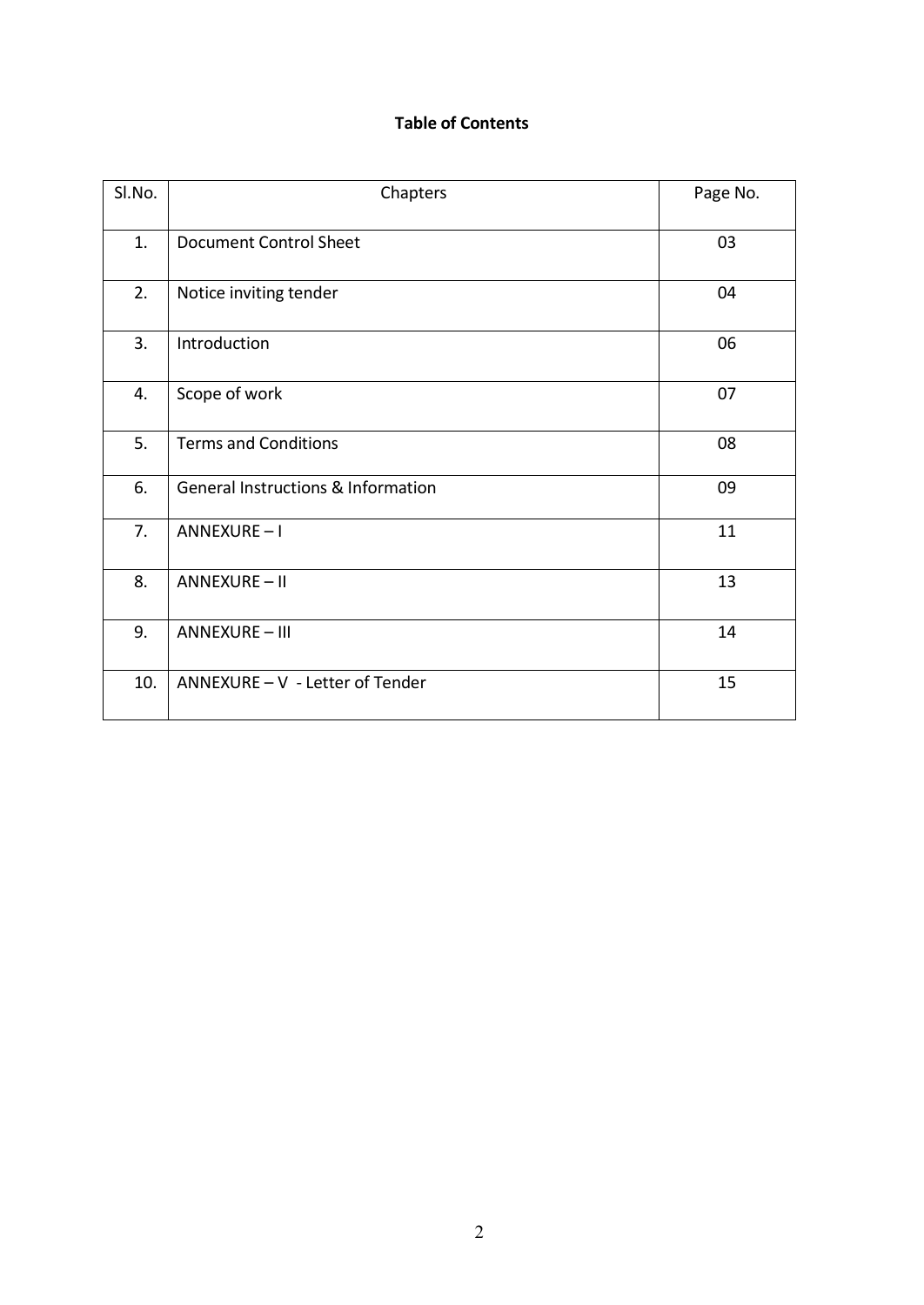#### **Document Control Sheet**

## Name of the work**: EXPRESSION OF INTEREST FOR PROVIDING ONLINE PAYMENT GATEWAY AND ELECTRONIC PAYMENT SERVICES**

| <b>Tender Reference</b>        | Tender No: IT002/CIT/TDB dated 20.04.2017                                                                                                                                    |  |  |
|--------------------------------|------------------------------------------------------------------------------------------------------------------------------------------------------------------------------|--|--|
| Date of issue                  | 20.04.2017                                                                                                                                                                   |  |  |
| Uploading of Eol               | 20.04.2017<br>http://etenders.kerala.gov.in                                                                                                                                  |  |  |
| Last Date of Submission of Eol | Eol should be submitted online in<br>"etenders.kerala.gov.in"<br>Date and Time: 29.04.2017,<br>3 P.M                                                                         |  |  |
| Opening of Eol                 | Date and Time: 02.05.2017, 3 P.M                                                                                                                                             |  |  |
| <b>Contact Address</b>         | The Devaswom Commissioner,<br>Travancore Devaswom Board,<br>Nanthancode, Kowdiar-P.O.,<br>Thiruvananthapuram-695003, Kerala.<br>Tel: 0471-2314288<br>Email: dcotdb@gmail.com |  |  |
| <b>Contract Period</b>         | Five years                                                                                                                                                                   |  |  |
| Document Fee                   | Rs.2000/-                                                                                                                                                                    |  |  |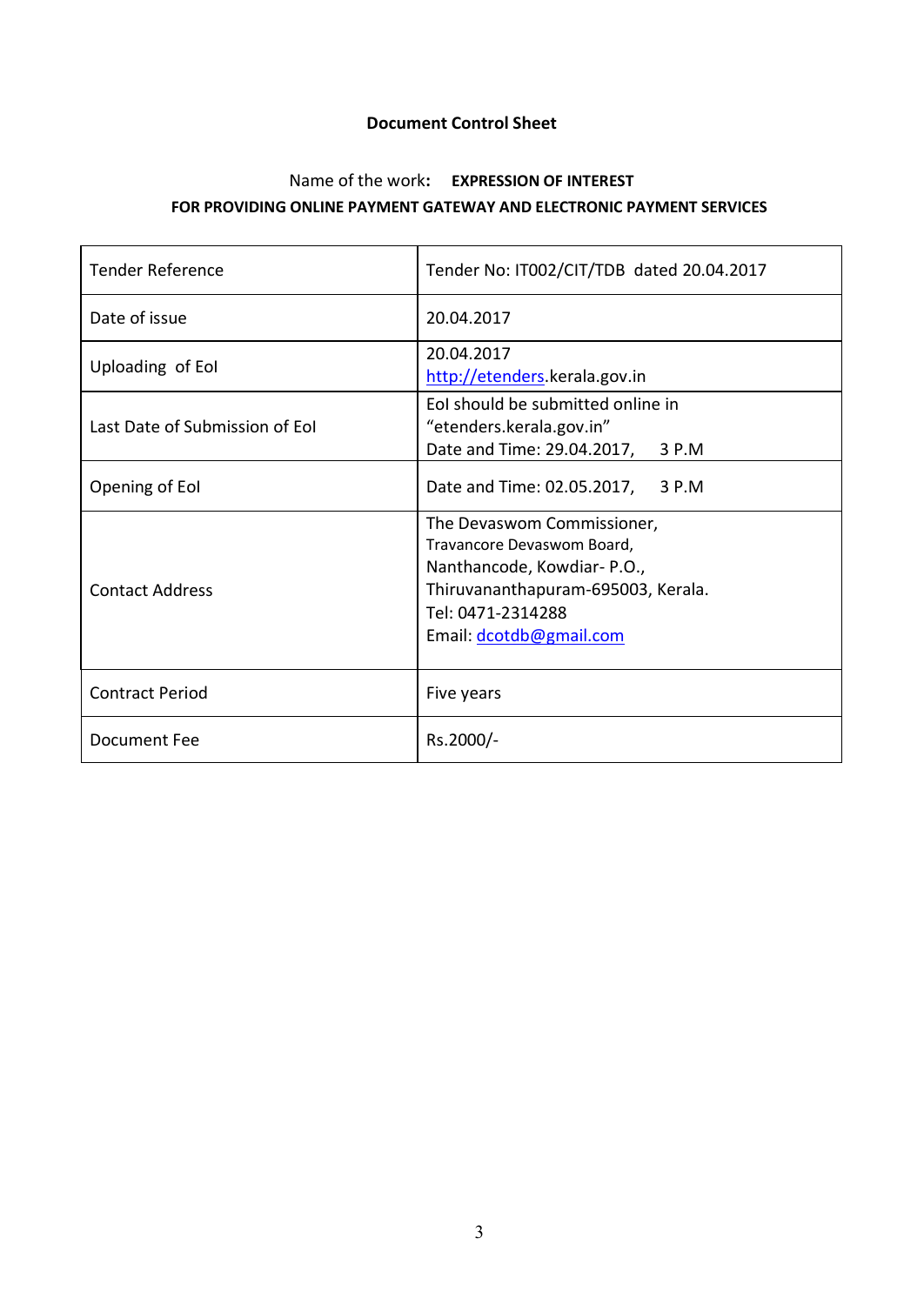#### **NOTICE INVITING TENDER**

Ref: Tender No. IT002/CIT/TDB dated 20.04.2017

The Travancore Devaswom Board invites **EoI for Providing Online Payment Gateway and Electronics Payment Services to "Implement e-Payment System for Total Computerisation of Temples and Offices Project"**

The Tenderers shall have to fulfill the following minimum criteria.

#### **Prequalification Criteria:**

- 1. Tenderer should be operating as a registered public limited company in India for a minimum period of five years.
- 2. Tenderer should have a local office establishment preferably in Kerala region.
- 3. Tenderer should have demonstrated experience of managing electronic payments and online payments services with large institutions, particularly within the Government/Public Sector Institutions
- 4. Tenderer should have installations at least twenty five large institutions out of which a minimum of five should be in the Government/Public Sector Organisations.
- 5. Tenderer should be **PCIDSS**and **ISO27000**Certified.
- 6. Tender should be in respect of:
	- a. Online payment gateways services be able to provide acceptance of (i) All type of Debit / Credit Cards (ii) online debit to banks accounts of more than **75** net banking banks (of which a minimum **25**should be public sector banks) (iii) online debit to banks accounts of at least **30** banks through debit cards. (iv) e- chellan facility through NEFT/RTGS.
- 7. Tenderer should have positive net worth (Audited) for the last three financial years, ie 2013-14, 2014-15 and 2015-16.

The EoI document should be submitted as per the formats along with all relevant documents in support of qualifications and experience.

EoI Documents shall be available only on the Internet and shall not be available for sales elsewhere.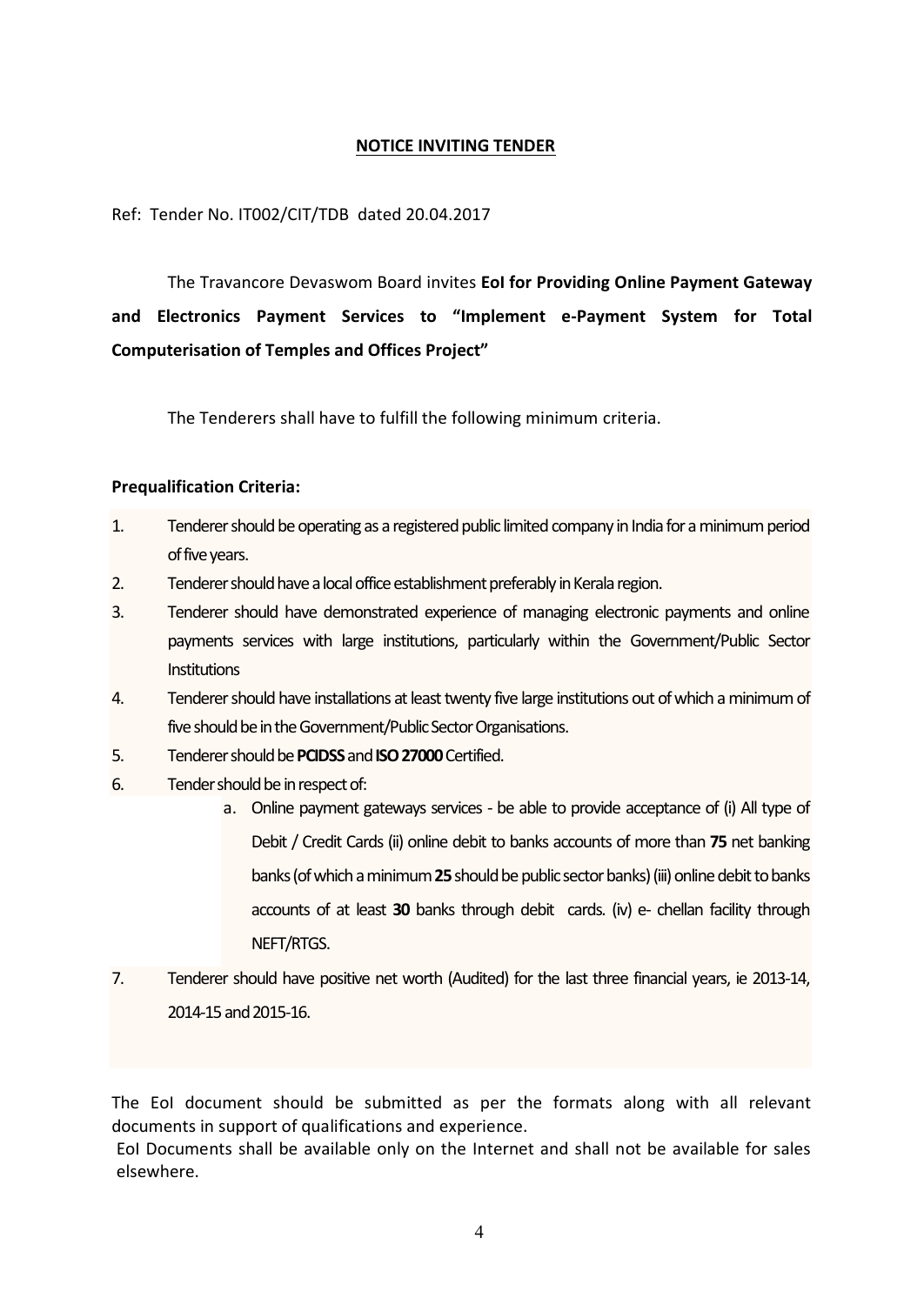The Travancore Devaswom Board reserves the right to amend or cancel the EoI in part or in full without prior notice at any point of time.

The Special Instructions to the Contractors/Bidders for the e-submission of the bids are given under "Help to Contractors" in website http://etenders.kerala.gov.in/nicgep/app

#### **Contact Address:**

The Devaswom Commissioner, Travancore Devaswom Board, Nanthancode, Kowdiar- P.O., Thiruvananthapuram-695003, Kerala. Tel: 0471-2314288 Email: [dcotdb@gmail.com](mailto:dcotdb@gmail.com)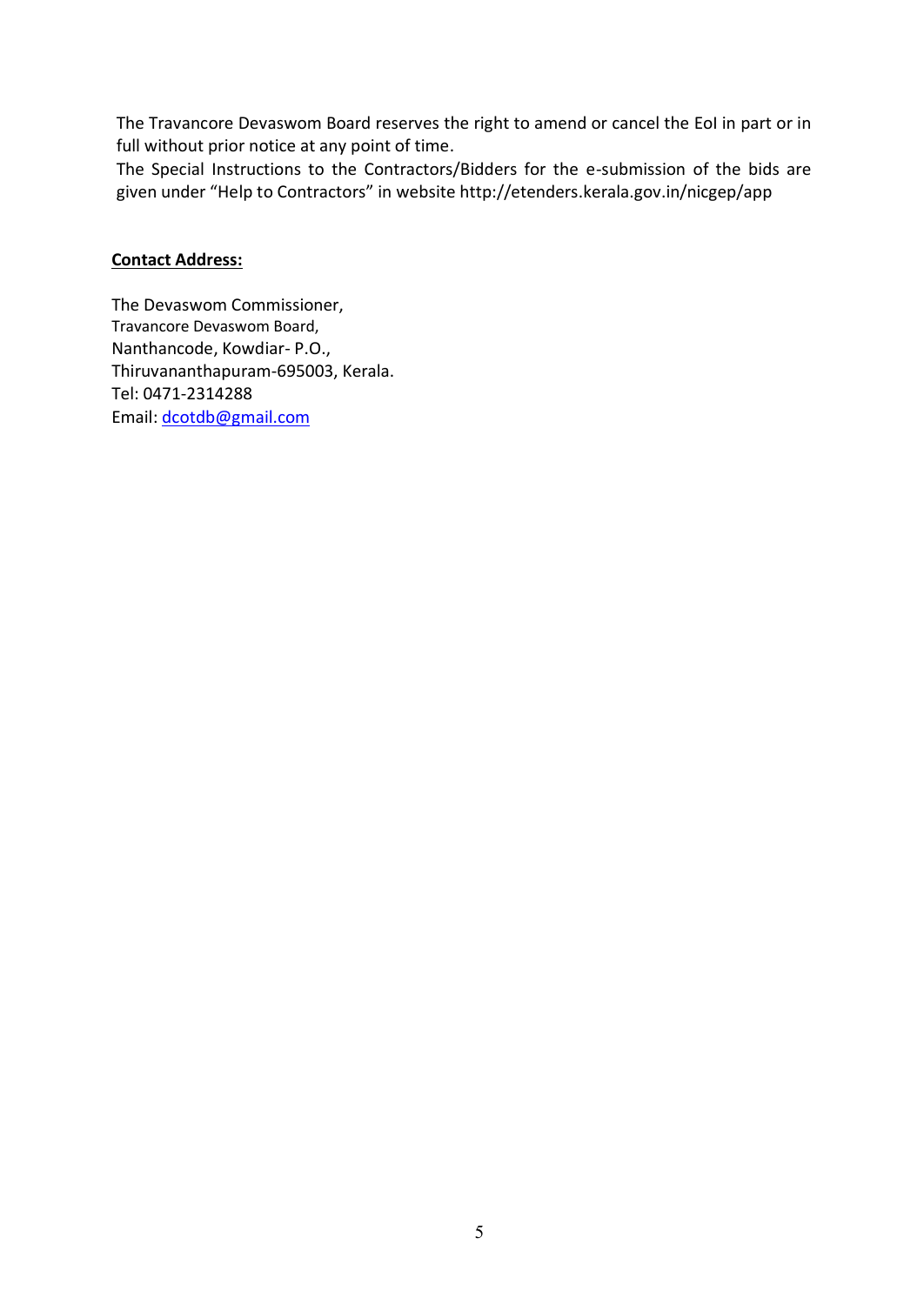#### TENDER FOR PROVIDING **ONLINE PAYMENT GATEWAY AND ELECTRONIC PAYMENT SERVICES**

#### **1. Introduction**

#### **1.1. Background**

The Travancore Devaswom Board wishes to offer easy and devotee friendly mode of collecting payments and requires online payment gateway services at its website for accepting electronic payments, both through Credit or Debit cards and online banking facilities.

| Online   | Payment |                                                    |  | Gateway Should allow citizens/customers to |  | make |
|----------|---------|----------------------------------------------------|--|--------------------------------------------|--|------|
| Services |         | payments using any Debit / Credit Cards, or Online |  |                                            |  |      |
|          |         | Net Banking accounts.                              |  |                                            |  |      |

#### **1.2. Description of Work**

The services will enable the devotee to make payments electronically and he/she would receive aggregated payments with reconciled information.

| Online   | Payment | Gateway Should allow devotees to make payments using |
|----------|---------|------------------------------------------------------|
| Services |         | any Debit / Credit Cards, or Online Net Banking      |
|          |         | accounts.                                            |

The Vendor should have tie ups with **Credit Card Payment Gateway(s) and respectively with related banks** for offering the above **facilities**. In terms of these arrangements, the Vendor's role is to manage the entire back end operations of such services. These include entering into agreements with Banks / movement of data and reconciliation of such data against payments.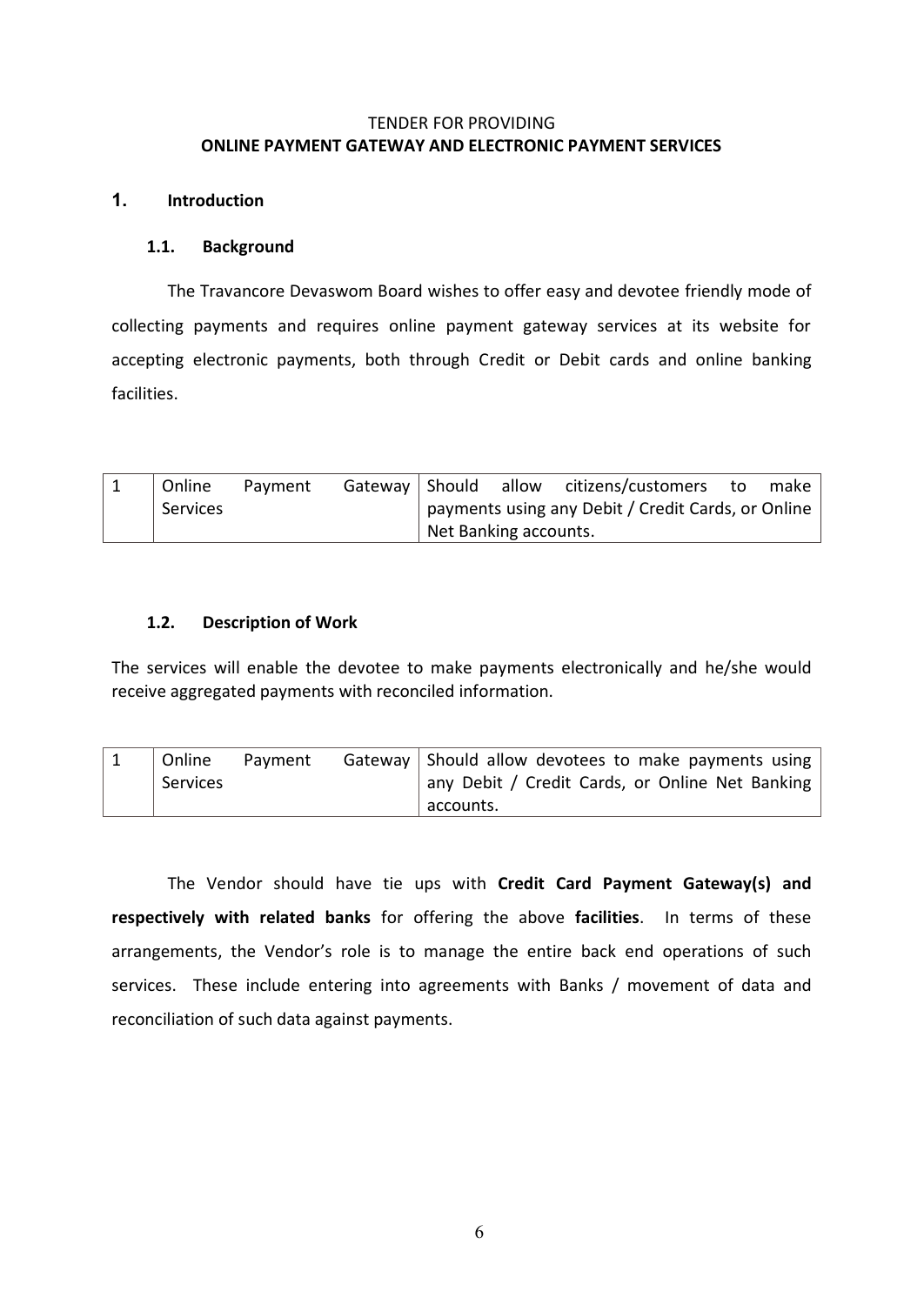#### **2. SCOPE OF WORK**

The scope of work will include but not limited to the following,-

- 1. Studying the services and developing the back end integration for various modules.
- 2. The successful Tenderer has to update the contents at least weekly as per the directions of the Travancore Devaswom Board.
- 3. The data shall be accessed from the Server by the Travancore Devaswom Board,
- 4. The successful Tenderer has to develop / customize software as per the requirements of the Travancore Devaswom Board.
- 5. The software to be provided by the successful tenderer has to be integrated with the existing network of the Travancore Devaswom Board.

Provision of Payment Gateway services to enable Online Payments through Credit Card as well as through a Net Banking Account. Using the Payment Gateway, any person / organization can accept payments over the Internet in an online real-time environment. All Credit Card transactions from the payment to provide a minimum of 128-bit SSL encryption, with real time authorization and capture of transactions and can process both domestic and international credit cards - Visa and Master Card.

The payment transactions should be used using secure servers that encrypt all credit card / banking / personal information throughout. These servers should operate behind security firewalls to ensure maximum protection of the customer's information and use industry-standard SSL (Standard Sockets Layer) Technology, for this data encryption.

The proposed Payment Gateway will give access to multiple Banks and credit card interface, to reduce the time and effort required to tie up directly with the Banks or a credit card gateway.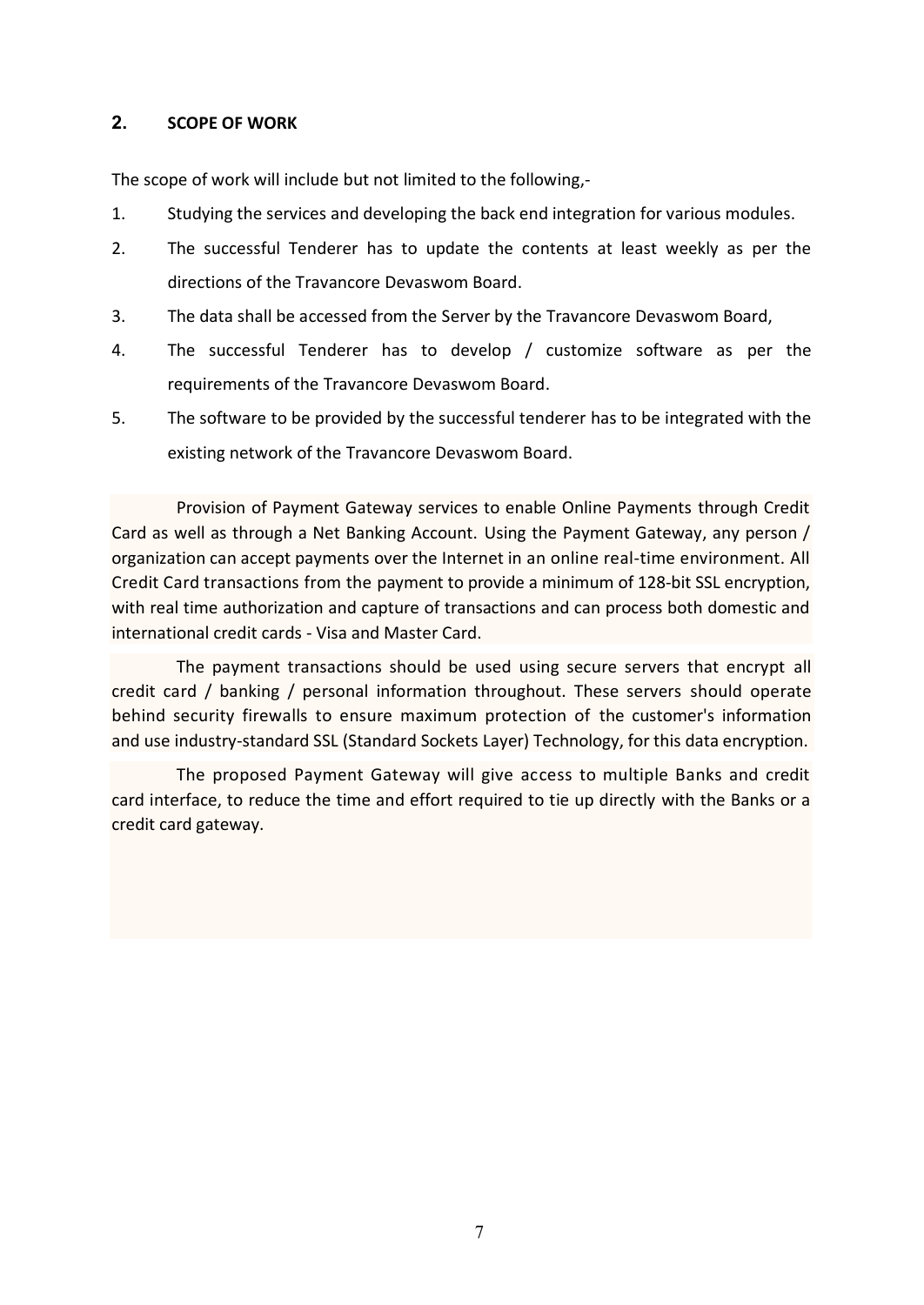#### **2.1 Service Description**

The desired workflow for the various services is broadly described below:

#### **2.1.1. Payment Gateway**

- a) The Devotee logs into website and accesses the Payment Gateway facilities to pay online, real-time. The Customer can view his payment amount at the website and then proceed to make the payment.
- b) Upon successful completion of the process, the Devotee is then guided to an Online Payments page where he is presented with the option of making a **Direct Online Payment** using a **Credit Card** or a **Debit Card / Bank Gateway** service.
- c) The Devotee then selects his preferred option of making the payment (i.e through the Credit Gateway where he needs to use a VISA/MasterCard/Diners/American Express Cerdit Card or the Debit Gateway where he needs to use acceptable debit cards or net banking accounts).
- d) If the Devotee chooses the Credit Card mode of payment, then it will open up the Credit Card Gateway section, where he enters the required validation details (card number, expiry date, verification number etc)
- e) In case the Devotee chooses the Debit mode of payment, then it will open up the Debit Payment Gateway section of the relevant Bank where he enters the requisite valdiation details (Debit Card Number / Net banking User ID and Password etc)
- f) On succesful validation, the Devotee's account is checked for balance availability and the transaction is either successfully processed or rejected. The customer is intimated of the same instantly and an electronic acknowledgement is displayed which will display his payment confirmation number. Simultaneously, the data is transmitted electronically to the Travancore Devaswom Board intimating the success/failure of the transaction.
- g) The payment collected from the successful transactions will be pooled into the designated collection account of the Travancore Devaswom Board maintained with the identified Bank. These Payment will typically be made available to the Travancore Devaswom Board by three working days of the payment.
- h) The Tenderer will reconcile the Payment collected against the payment Instructions issued and provide consolidated payment Information to the Travancore Devaswom Board in a format/ frequency desired by the Travancore Devaswom Board.

#### **3. TERMS AND CONDITIONS**

The following terms and conditions are intended to sensitize the Tenderer to various clauses, which may be reflected in the final Contract.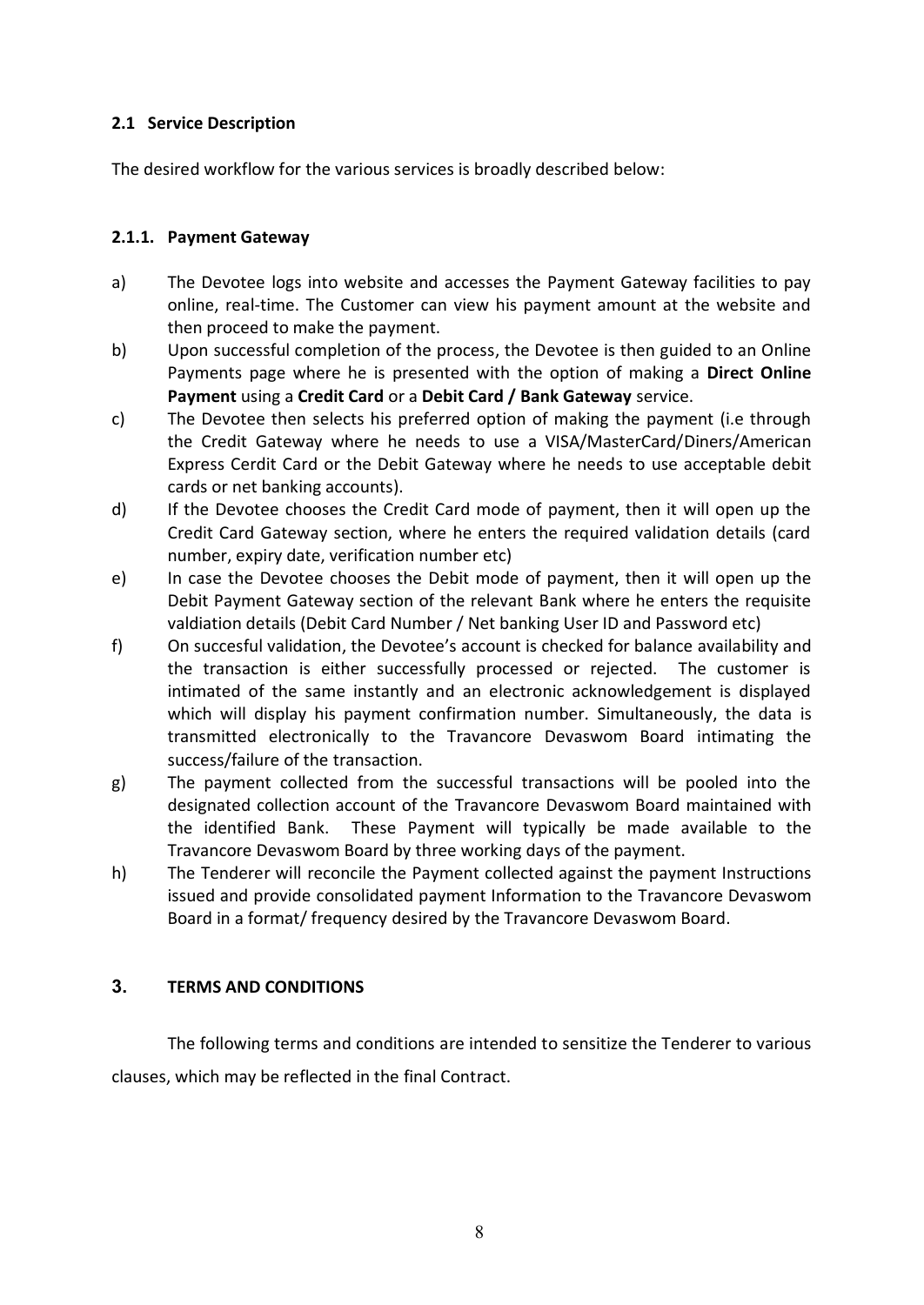#### **3.1. EoI for Proposal**

The Tenderer is expected to examine all instructions, forms, terms and specifications contained in this document. The proposal should be precise, complete and in the prescribed format as per the requirements of this EoI document. Failure to furnish all information required by this EoI document or submission of applications not responsive to this EoI document in every respect will be at the applicant's risk and may result in rejection.

#### **3.2. Content of EoI document**

This document has to be read in its entirety. The terms and conditions for the tender encompass all the terms and conditions mentioned in this document. However, the Travancore Devaswom Board reserves the right to alter any of the above-mentioned dates at a short notice. The same will be intimated to all the concerned parties concerned.

#### **3.3. Clarification & Amendment on EoI document**

A prospective tenderer requiring any clarification on the EoI document may notify the Travancore Devaswom Board in writing to the Devaswom Commissioner, Travancore Devaswom Board, Nanthancode, Kowdiar-PO, Thiruvananthapuram-695003, Kerala, Tel: 0471-2314288, e-mail: [dcotdb@gmail.com](mailto:dcotdb@gmail.com)

#### **4. General instructions and Information**

- 4.1 EoI must reach the tendering authority on or before the last date and time specified. EoI received after the specified time will be rejected.
- 4.2. Documents to be submitted
	- a. Certificate of Registration of the Firm.
	- b. Service Tax Registration / Clearance Certificate.
	- c. Permanent Account Number.
	- d. Power of Attorney authorizing the person to sign all the documents pertaining to this EoI
	- e. Financial Documents
	- f. Necessary detailed technical write-up highlighting the features of the proposed assignment as per this tender document.
	- g. Document if any that the tenderer feels necessary to support the system.
	- h. ANNEXURE-I
	- i. The details of previous experience must be submitted in the format given in ANNEXURE-II.
	- j. Bio Data of the key personnel of the Tenderer who will be available for the proposed work. (Separate sheet has to be produced for each personnel in the format given in ANNEXURE-III.)
	- k. Details of offices in India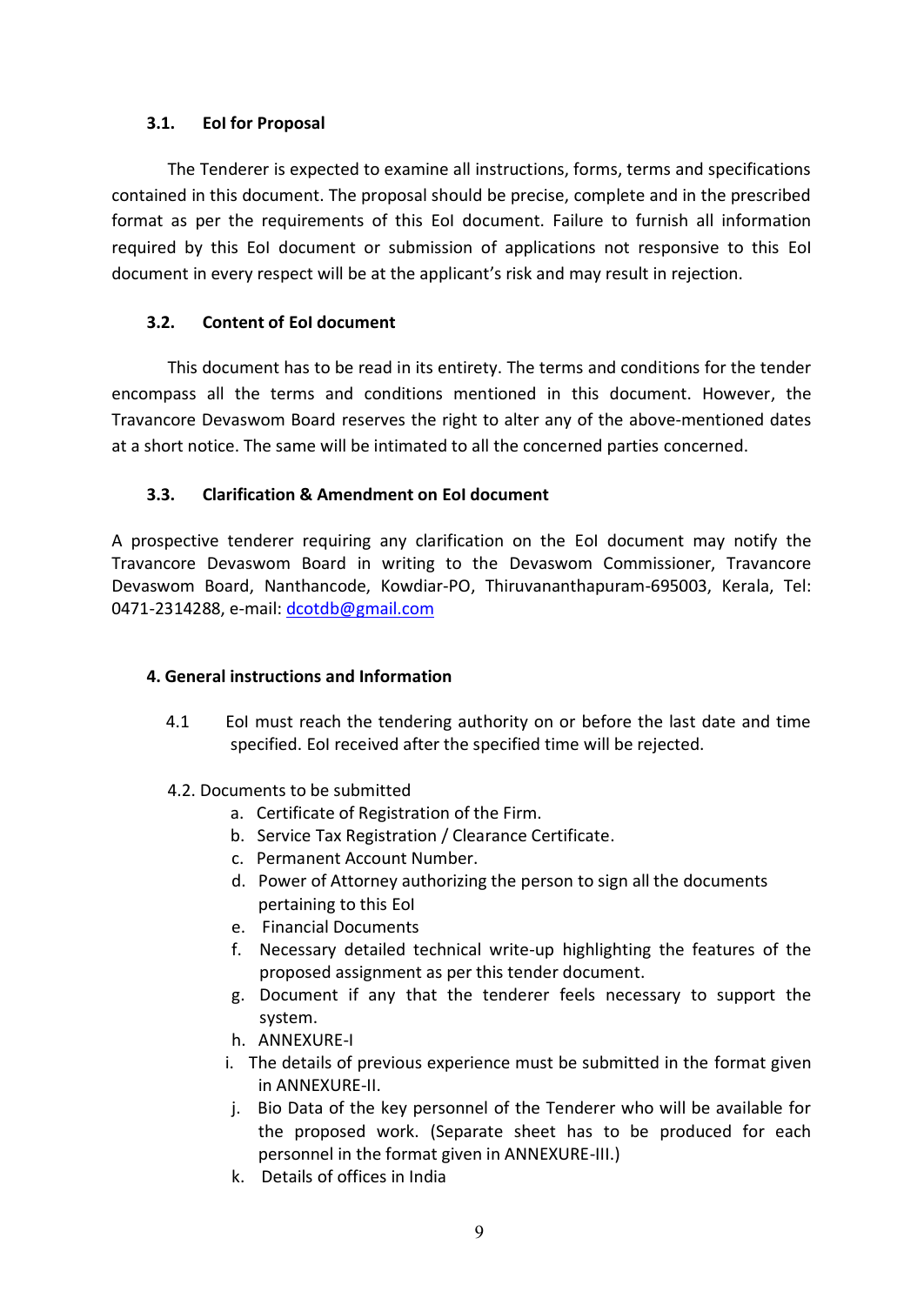- 4.3. Bidders who are black listed by the State / Central Government Departments and organizations are not eligible to participate in this EoI and such bids will be summarily rejected
- 4.4 The Bidder is expected to examine all instructions, forms, terms and specifications in the EoI Documents. Failure to furnish all information required as per the Bid Documents or submission of bids non-responsive to the EoI Documents in every respect will result in rejection of the bid.
- 4.5. At any time, prior to the date of submission of bids, the Buyer may, for any reason, whether at its own initiative or in response to a clarification requested by a prospective Bidder, modify the EoI documents by amendments.
- 4.6. The amendments shall be notified and published in the location from where the original EoI documents were made available for download as notified in the EoI Notification.
- 4.7 The EoI will be opened on the date and time of opening notified, the shortlisted bidders will be intimated later.
- 4.8. The Courts at Thiruvananthapuram alone will have jurisdiction on the Contract.
- 4.9. The language of the EoI should be English and the corrections, if any, should be attested under seal.
- 4.10. The EoI should be submitted by the authorized signatory. Power of Attorney authorizing the person to sign all the documents pertaining to this EoI to be provided.
- 4.11 The final Agreement will be executed between the successful Tenderer and the Travancore Devaswom Board.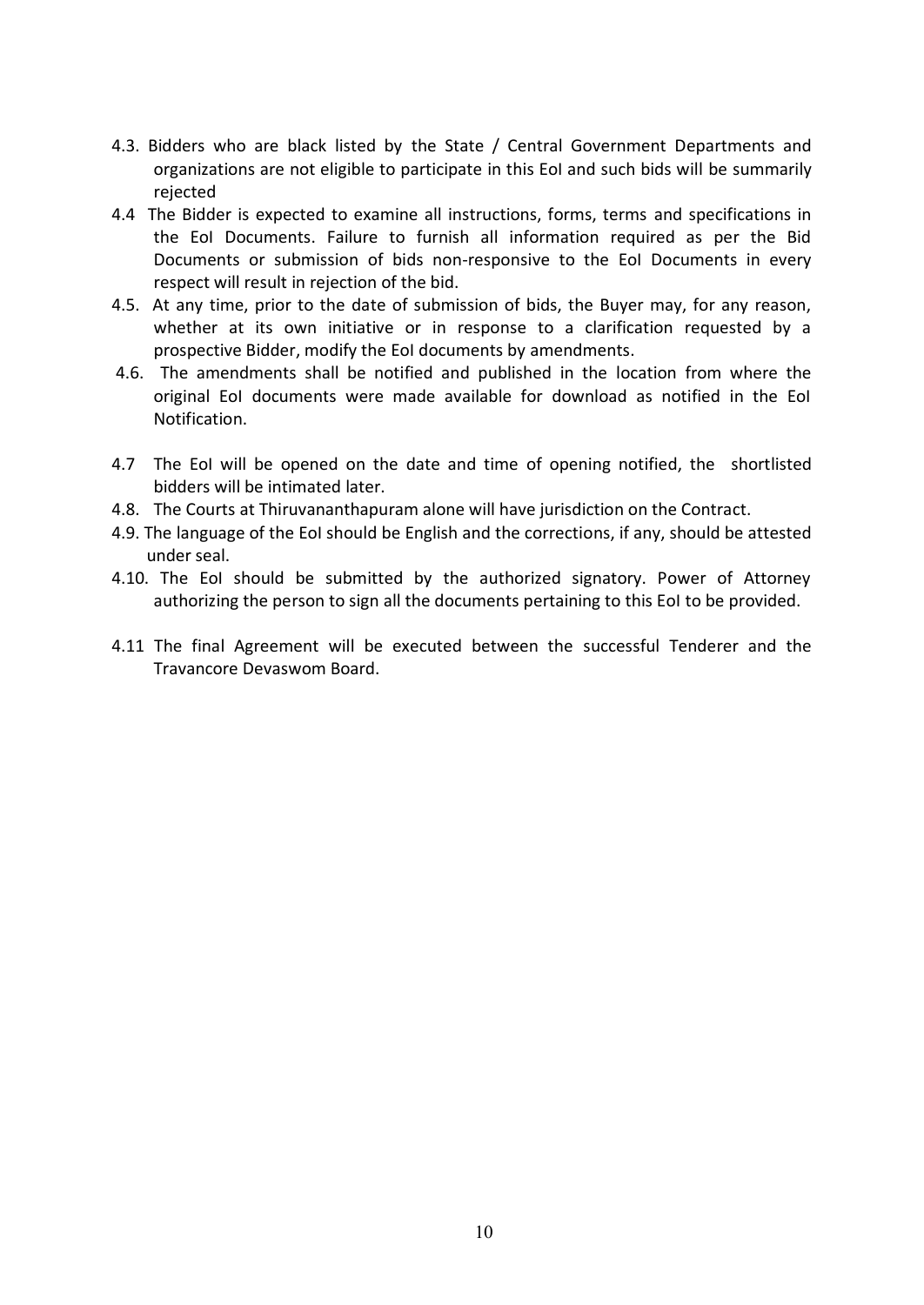#### **ANNEXURE-I**

## **Tender No.IT002/CIT/TDB dated 20.04.2017**

| 1. | Name of the Applicant/Firm                                         |
|----|--------------------------------------------------------------------|
|    |                                                                    |
| 2. | Nationality of the Applicant/Firm                                  |
|    | <b>Head Office address</b>                                         |
|    | Fax Number                                                         |
|    | <b>Telephone Number</b>                                            |
|    | $E - Mail$                                                         |
|    |                                                                    |
| 3. | Year and place of the establishment of the<br>company              |
|    |                                                                    |
| 4. | Former name of the company, if any.                                |
| 5. | The Applicant is                                                   |
|    | a) a proprietary firm                                              |
|    | b) a limited company or limited                                    |
|    | corporation                                                        |
|    | c) a member of a group of companies                                |
|    | d) a subsidiary of a large corporation                             |
|    | e) Joint venture consortia                                         |
| 6. |                                                                    |
|    | Are you registered with any<br>Government/Department/Public Sector |
|    | Undertaking in India, (if yes, give details)                       |
|    |                                                                    |
| 7  | How many years have your organisation been                         |
|    | in business under your present name?                               |
|    |                                                                    |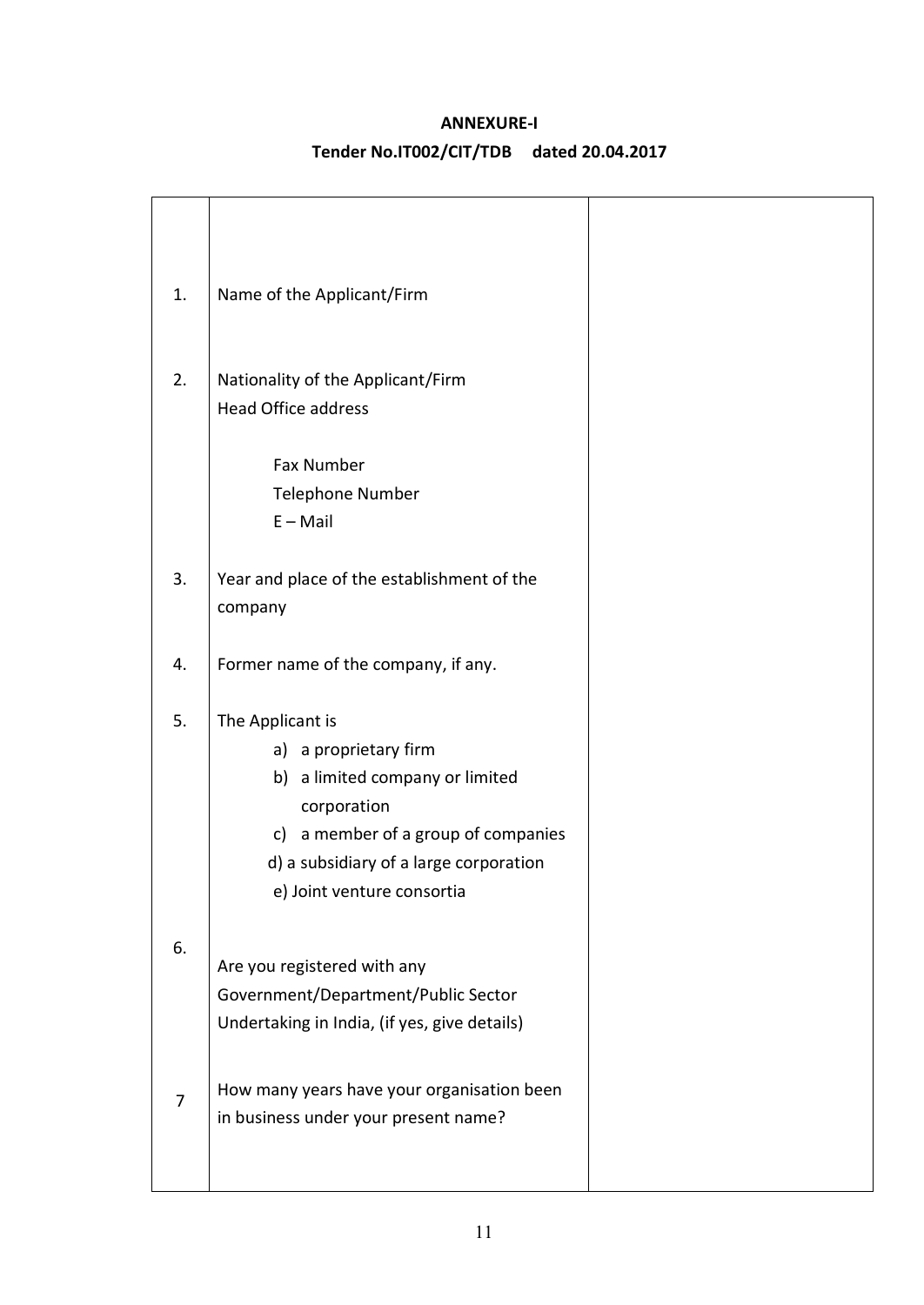|     | Have you in any capacity ever not completed         |  |
|-----|-----------------------------------------------------|--|
| 8.  | any work awarded to you?                            |  |
|     | (If so, give the name of project and reason for     |  |
|     | not completing the work)                            |  |
|     |                                                     |  |
|     | In how many projects you were imposed               |  |
|     | penalties for delay? Please give details.           |  |
|     |                                                     |  |
|     |                                                     |  |
|     | Do you intend to associate with any other           |  |
| 9.  | organisation for the works for which you are        |  |
|     | bidding? If so please give full particulars of that |  |
|     | organisation separately.                            |  |
|     |                                                     |  |
| 10. | Have you ever been denied tendering facilities      |  |
|     | by any Government/Department/Public sector          |  |
|     | Undertaking? (Give details)                         |  |
|     | Information regarding any current litigation in     |  |
| 11. | which the tenderer is involved                      |  |
|     |                                                     |  |
|     |                                                     |  |
|     |                                                     |  |
|     |                                                     |  |
|     |                                                     |  |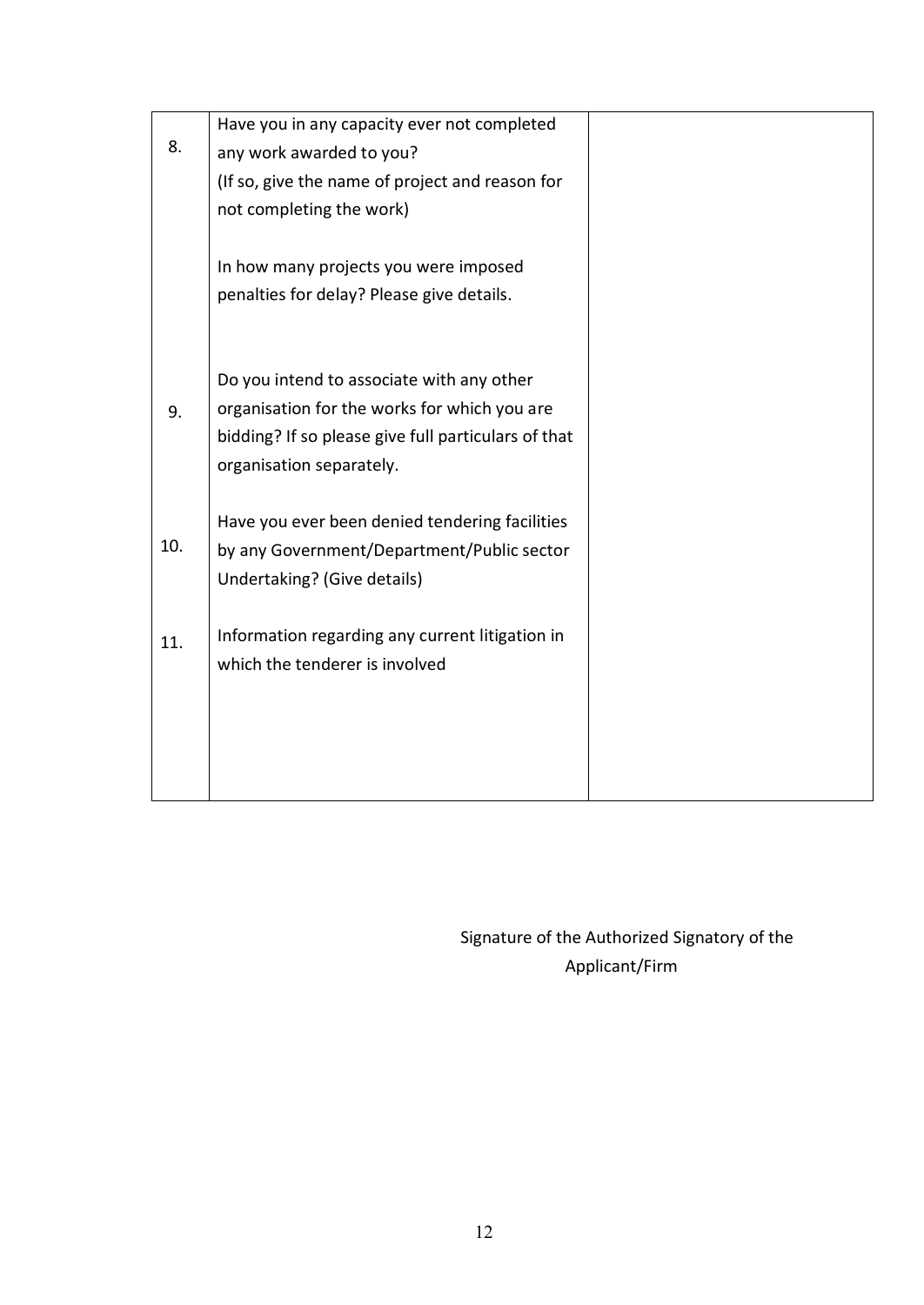#### **ANNEXURE – II**

## **Tender No.IT002/CIT/TDB dated 20.04.2017**

### **Similar Project Experience Record**

| SI <sub>No</sub> | Name of the<br>work | Name of the client |
|------------------|---------------------|--------------------|
|                  |                     |                    |
|                  |                     |                    |
|                  |                     |                    |
|                  |                     |                    |
|                  |                     |                    |
|                  |                     |                    |
|                  |                     |                    |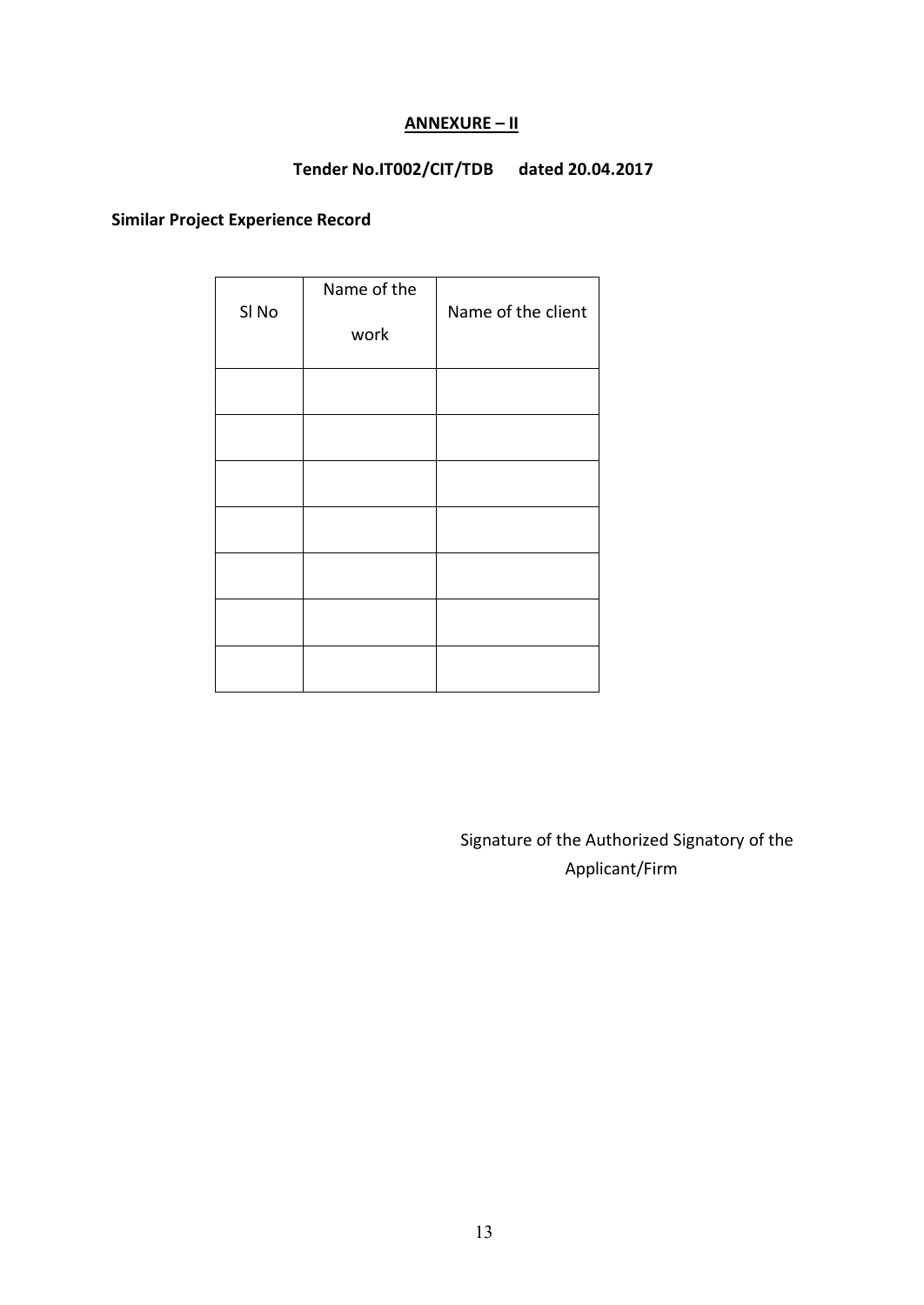#### **ANNEXURE – III**

#### **Tender No.IT002/CIT/TDB dated 20.04.2017**

#### **BIO-DATA OF PERSONNEL OF THE TENDERER WHO WILL BE AVAILABLE FOR THE PROPOSED CONTRACT**

| a) | Name                             |  |
|----|----------------------------------|--|
|    | b) Designation                   |  |
|    | c) Qualifications                |  |
|    | d) Duration of employment        |  |
|    | with the tenderer                |  |
|    | e) Years of professional         |  |
|    | experience                       |  |
| f) | Experience on works of           |  |
|    | similar nature during employment |  |
|    | with the tenderer, and previous  |  |
|    | employment, if any               |  |
| g) | Position & Responsibility        |  |
|    | for the proposed work            |  |
|    | of this tender                   |  |